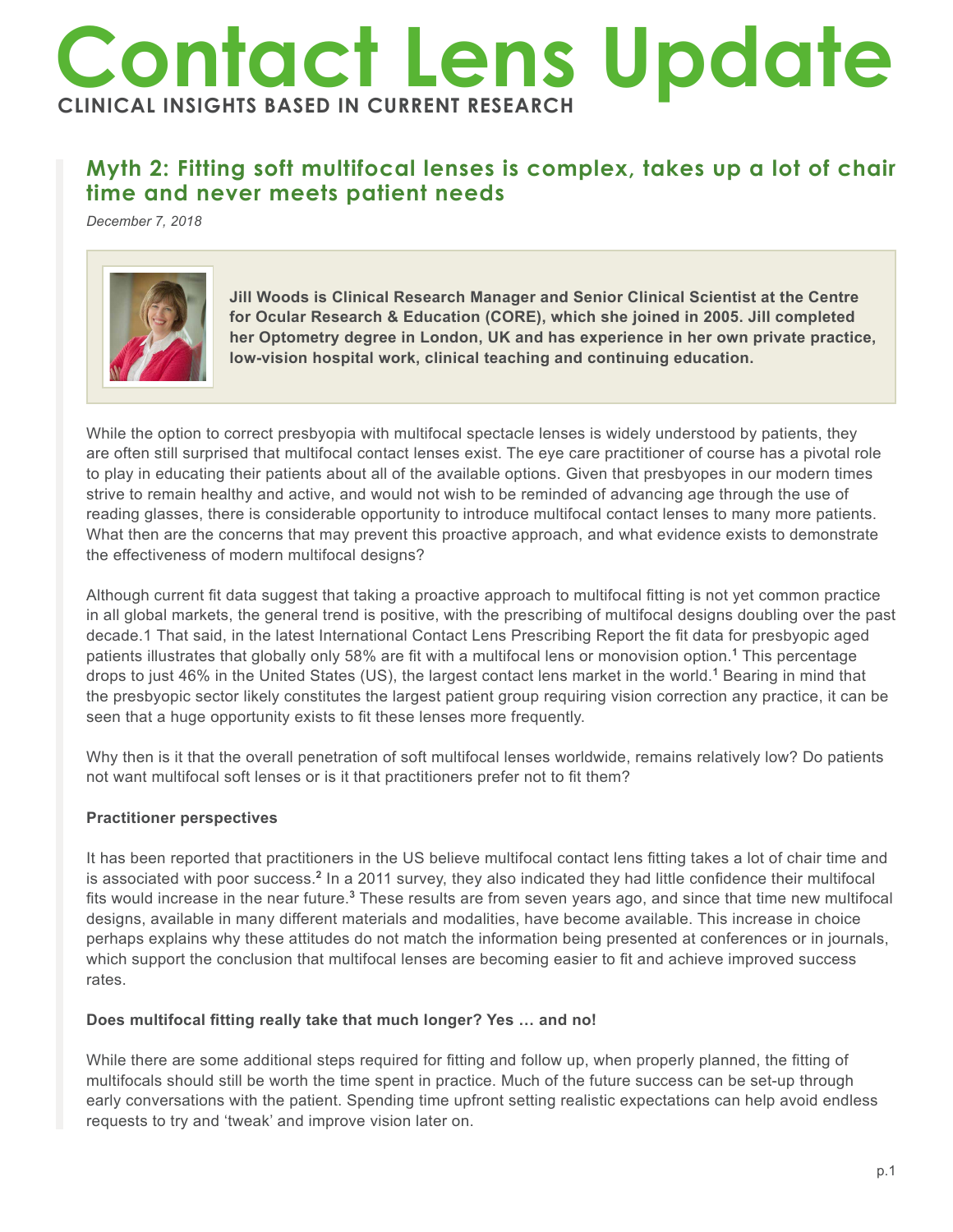There are four aspects to the 'time to fit' equation:

- 1. **Setting realistic expectations:** The time taken to counsel the patient on what to expect from their new lenses can be invaluable and will also help them understand that things will never be the same as their pre-presbyopia days. Depending on your practice set-up, this can be done by the practitioner or the support staff. Setting realistic expectations can be achieved by providing emphasis on flexibility of focus and a reduced need for over-readers. It is helpful if the patient appreciates they will likely require a range of visual correction options in addition to their contact lenses, including PALs and possibly single vision reading glasses for specific detailed tasks.
- 2. **Chair time** will, of course, be driven by the number of lenses taken to achieve a successful fit. Several publications of multifocal lens trials, covering different products, have reported the number of lenses per eye needed to attain a successful fit. Woods et al. reported that in a presbyopic group of subjects, multifocals required on average 1.5 lenses per eye, compared to 1.3 per eye for both single vision and monovision fits.**<sup>4</sup>** Slightly lower values have been reported by Moezzi *et al.***<sup>5</sup>** and Varikooty *et al.***<sup>6</sup>** Put in these terms, taking on average just 3 lenses per patient to attain a successful fit does not sound onerous in terms of the cost of chair time.
- 3. **Selecting the most appropriate first trial lens**. Manufacturers produce well researched fitting guides for each of their proprietary multifocal designs. Additionally, most manufacturers have developed their fit guides into easy to use electronic tools, enabling the clinician to input the refraction and see the most appropriate multifocal lens power recommendation. Highest success rates will be achieved by closely following these guides. Researchers have attempted to predict the power, lens design and likelihood of success for multifocal fitting for over a decade, but have failed to identify a single key criteria.**7-10** In light of this, the best advice is to pay attention to the fit guides and tools available to increase the chance of making that first trial lens as successful as possible.
- 4. **Real-world trial period**. An extended trial period is needed, taking the trial beyond the consulting room. A trial period of more than four days has been recommended,**7,8** to allow the patient to experience how the contact lenses perform across the full range of everyday visual tasks they need to complete. The visual experience with multifocal contact lenses also adapts over time, making it important for patients to be able to live with their new style of vision correction for a few days before it is reviewed. The follow-up appointment provides an opportunity to determine whether power optimisation is required.

#### **In practice**

- Don't be too quick to dismiss multifocals if vision is less than optimal. Better to let the patient try for themselves out in the 'real world'. We are repeatedly told that in-office measured vision may not be as good with multifocal lenses as with single vision or even monovision, BUT patients report higher satisfaction with them.**4,7,11-13**
- Visual satisfaction is much more than just a measure of visual acuity. Ability to perform daily tasks unhindered by glasses, along with the improvement in cosmesis, are important factors for many patients. Although there may be some visual compromise, it is also possible to achieve some visual gains too. Specifically, stereopsis and binocularity are improved when compared to monovision,**12-14** plus the obvious benefits for multi-directional focus and unrestricted peripheral vision compared to spectacles.
- Bear in mind they won't work for everyone. Reported success rates vary, but are generally between 40% and 78%.**4,12-15** When followed up 6,**<sup>16</sup>** and 12,**<sup>14</sup>** months after the end of the study, 50% or higher retention has been reported. Even a conservative 50% success rate means half of all presbyopes that are fitted with multifocals become – or continue to be – successful contact lens wearers. The unsuccessful patients can still be an ally to the practice because they will appreciate being offered an innovative correction and will likely recommend the practice based on the level of service they received in the multifocal fit process. The counselling up front will have already set expectations that it doesn't work for everyone.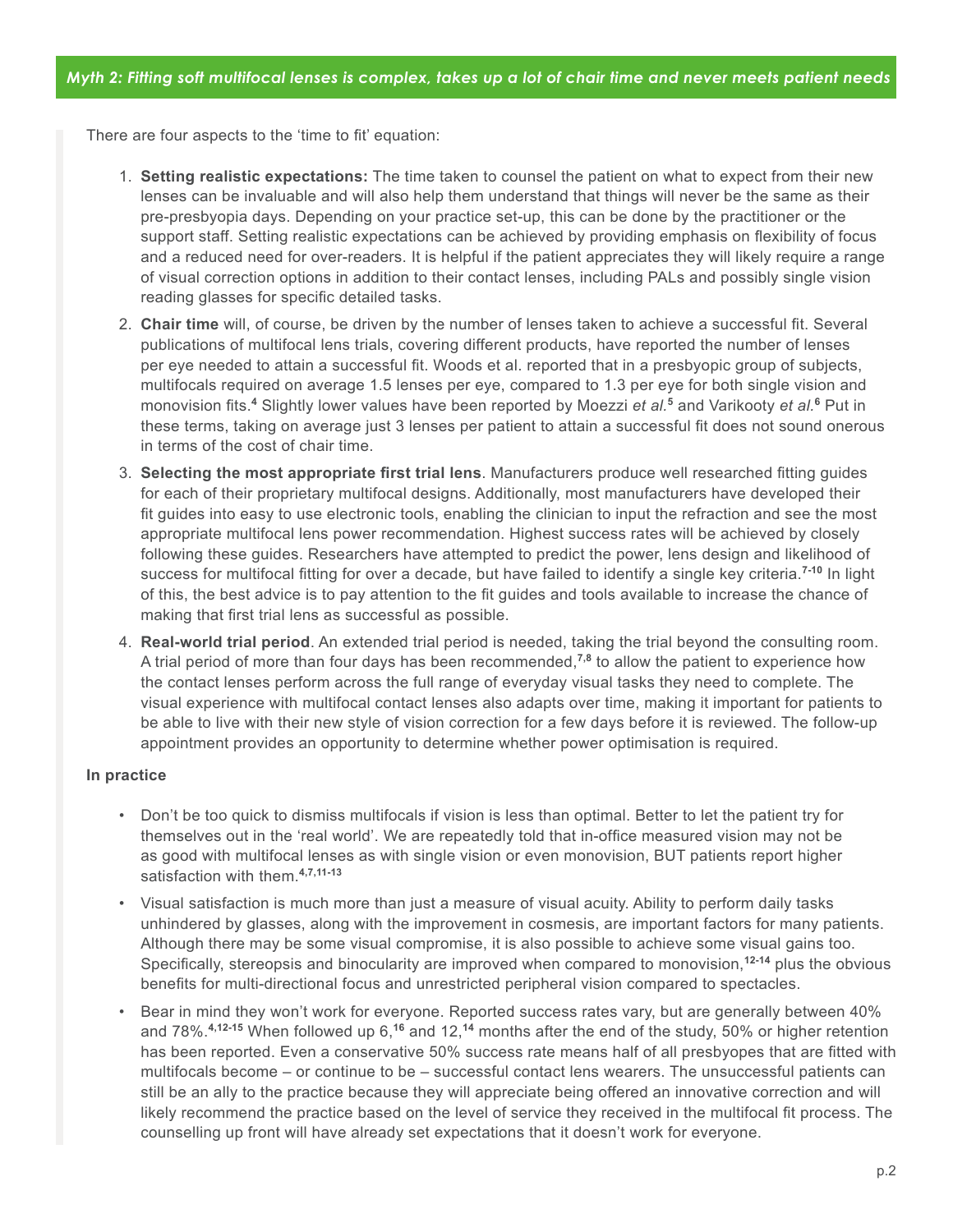- Part-time wear should be viewed as a successful lens fitting. A patient may opt to wear their multifocal lenses only for specific tasks, yet really appreciate the visual freedom they provide. Daily disposable multifocal designs are of course ideal for these patients.
- Don't fear the emmetropes! There seems to be folklore that emmetropes are the most fussy about their vision because they have never worn spectacles – however, because they have never worn spectacles many don't want to start! In a small study on 16 emmetropic presbyopes who were fit with a daily disposable multifocal soft lens, 63% agreed they would seriously consider full time wear, and this increased to 88% when part-time wear was an option.**<sup>17</sup>**
- Proactive lens fitting has been shown to be highly successful.**<sup>18</sup>** Consider proactively fitting selected patients or hold multifocal experience evenings for groups of patients.

#### **Redefining success with multifocals**

So are multifocal contact lenses difficult to fit, with low success rates leading to unsatisfied patients? Recent evidence would suggest this is no longer the case: an historical myth no longer correct due to the increased availability of modern multifocal designs.

It is worth keeping in mind that the definition of success with multifocals may be different to other types of contact lenses. It is important that both the patient and practitioner remember this. With a planned approach and good communication, multifocal contact lenses can be successfully fit to a wide range of presbyopes.

#### **REFERENCES:**

- 1. Morgan P et al. International contact lens prescribing in 2017. *Contact Lens Spectrum* 2018 Jan;33:28-33.
- 2. Bennett ES. Contact lens correction of presbyopia. *Clin Exp Optom* 2008;91:265Y78.
- 3. Nichols JJ. Annual report: Contact lenses 2011. *Contact Lens Spectrum* 2012;27(Jan):20-25.
- 4. Woods J, Woods C, Fonn D. Visual performance of a multifocal contact lens versus monovision in established presbyopes. *Optom Vis Sci* 2015;92:175-182.
- 5. Moezzi A *et al.* Evaluation of clinical success with etafilcon A multifocal daily disposable lenses. *Optom Vis Sci* 2017;94:E-Abstract 175341.
- 6. Varikooty, J. Woods, J. Lumb, E. Validation of Multifocal Soft Lens Power Calculator in OptiExpert Application for Clariti 1-Day Multifocal Lens Fitting. *Optom Vis Sci* 2018; 95:E-abstract 185271
- 7. Papas E et al. Utility of short term evaluation of presbyopic contact lens performance. *Eye Contact Lens* 2009;35:144-8.
- 8. Woods J, Woods C, Fonn D. Early symptomatic presbyopes what correction modality works best? *Eye Contact Lens* 2009;35:221- 6.
- 9. Diec J *et al.* Predicting short-term performance of multifocal contact lenses. *Eye Contact Lens* 2017;43:340-345.
- 10. Sivardeen A, Laughton D, Wolffsohn JS. Predicting success with multifocal contact lenses. *Cont Lens Anterior Eye* 2018;41(S1):S38.
- 11. Brenner MB. An objective and subjective comparative analysis of diffractive and front surface aspheric contact lens designs used to correct presbyopia. *CLAO J* 1994;20:19-22.
- 12. Richdale K, Mitchell GL, Zadnik K. Comparison of multifocal and monovision soft contact lens corrections in patients with low astigmatic presbyopia. *Optom Vis Sci* 2006;83:266-73.
- 13. Gupta N, Naroo SA, Wolffsohn JS. Visual comparison of multifocal contact lens to monovision. *Optom Vis Sci* 2009;86:98-105.
- 14. Situ P et al. Successful monovision contact lens wearers refitted with bifocal contact lenses. *Eye Contact Lens* 2003;29:181-4.
- 15. Novillo-Diaz E *et al.* Fitting success for three multifocal designs: muliticentre randomised trial. *Cont Lens Anterior Eye* 2018;41:258- 262.
- 16. Gispets J *et al*. Task oriented visual satisfaction and wearing success with two different simultaneous vision multifocal soft contact lenses. *JOptom* 2011;4:76-84.
- 17. Woods J *et al.* Potential acceptance of a daily disposable silicone hydrogel multifocal lens in emmetropic presbyopes. *Optom Vis Sci*